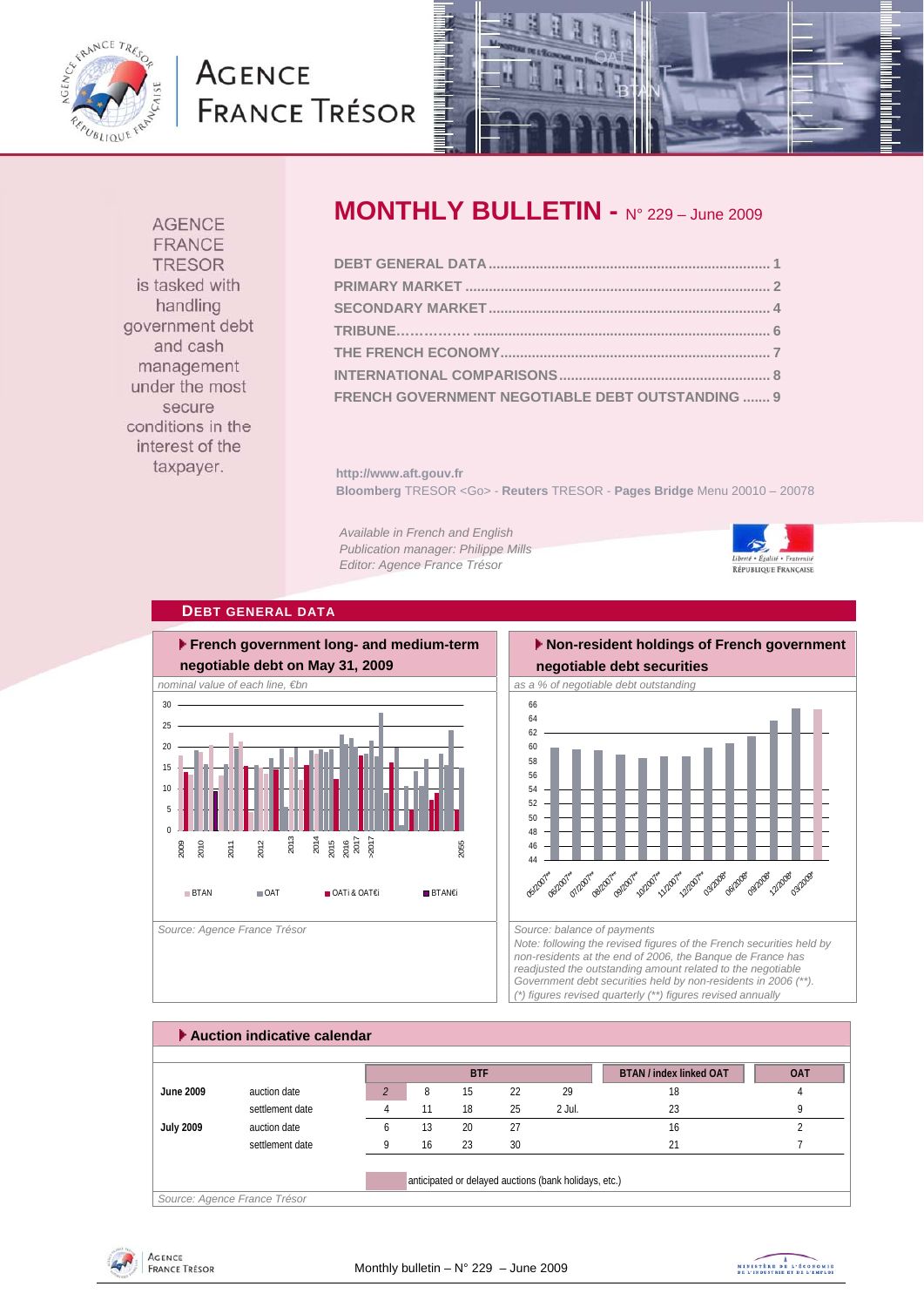## **NEWS Launch of the OAT 4.50% 25 April 2041**

Agence France Trésor today announces the launch of the OAT 4.50% 25 April 2041.

After the completion on Tuesday evening of the order book open on Monday morning and closed in the afternoon, demand reached €8.9bn, of which €6bn was allocated.

The yield at the time of the launch is 4.5250%, 2 basis points over the yield of the OAT 4.0% October 2038. The price has been set at 99.5680. The settlement date is 30 june 2009, the bond is strippable and it will be quoted on Euronext Paris.

Lead managers for this operation were Barclays, BNP Paribas, Crédit Suisse, HSBC and Société Générale. All the primary dealers were part of the syndicate.

The allocation illustrates the strong investors demand for French longbonds, from pension funds (17%) and from insurers (22%), in order for them to stabilize their solvency ratios, as well as from fund managers (28%).

The geographical distribution reflects a strong demand in France, as well as the appetite from non-residents for French bonds with very long maturities. If France represents 30%, so does United Kingdom, Netherlands and Scandinavia being also significant (20% and 10% respectively).

## **PRIMARY MARKET**



*Source: Agence France Trésor* 





MINISTRE DE L'ÉCONOMIE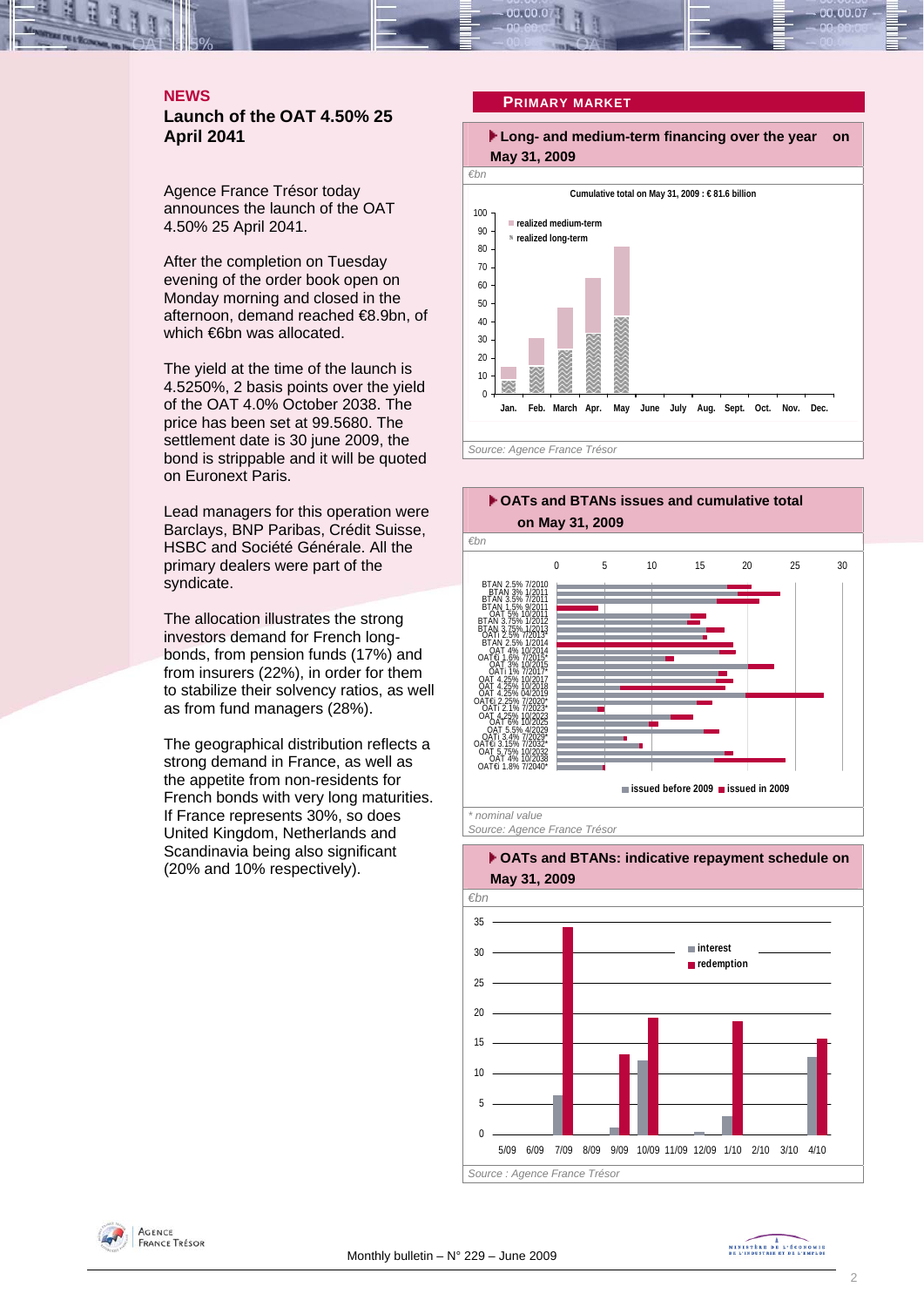## **OAT and BTAN auctions – May 2009**

### *€m*

里

|                               | OAT 8 years | OAT 10 years | OAT 20 years        | OAT 30 years | BTAN 2 years                               | <b>BTAN 5 years</b> | OATi 8 years | OAT€i 11 years |
|-------------------------------|-------------|--------------|---------------------|--------------|--------------------------------------------|---------------------|--------------|----------------|
|                               | 10/25/2017  | 4/25/2019    | 4/25/2029           | 10/25/2038   | 9/12/2011                                  | 1/12/2014           | 7/25/2017    | 7/25/2020      |
|                               | 4.25%       | 4.25%        | 5.50%               | 4.00%        | 1.50%                                      | 2.50%               | 1.00%        | 2,25%          |
| <b>Auction date</b>           | 5/7/2009    | 5/7/2009     | 5/7/2009            | 5/7/2009     | 5/20/2009                                  | 5/20/2009           | 5/20/2009    | 5/20/2009      |
| Settlement date               | 5/12/2009   | 5/12/2009    | 5/12/2009           | 5/12/2009    | 5/26/2009                                  | 5/26/2009           | 5/26/2009    | 5/26/2009      |
| Amount announced              |             |              | $< 6.500 - 8.000 >$ |              | $< 6,500 - 8,000 >$<br>$< 1.000 - 1.500 >$ |                     |              |                |
| Bid amount                    | 3.330       | 5.510        | 3.375               | 2,670        | 8.700                                      | 6.600               | 1.552        | 1.047          |
| Amount served                 | 1.750       | 3.435        | 1.490               | 1.325        | 4.275                                      | 3,675               | 0.872        | 0.455          |
| of which: NCTs before auction |             | 0            | 0                   | 0            | 0                                          | 0                   | 0            | $\theta$       |
| NCTs after auction            | 0           | $\theta$     | $\theta$            | 0            | 0.014                                      | 0.011               | 0            | 0,000          |
| <b>Total issued amount</b>    | 1.750       | 3.435        | 1.490               | 1.325        | 4.289                                      | 3.686               | 0.872        | 0,455          |
| Bid-to-cover ratio            | 1.90        | 1.60         | 2,27                | 2.02         | 2.04                                       | 1.80                | 1.78         | 2.30           |
| Weighted average price        | 105,41%     | 104.76%      | 115,62%             | 95,55%       | 99,64%                                     | 99,11%              | 96,74%       | 105,01%        |
| Yield to maturity             | 3.50%       | 3.67%        | 4,32%               | 4.27%        | 1.66%                                      | 2.71%               | 1.43%        | 1.75%          |
| Indexation coefficient*       | $\sim$      |              | $\sim$              | $\sim$       | $\overline{\phantom{a}}$                   | ٠                   | 1,05927      | 1,11965        |
| * as of the settlement date   |             |              |                     |              |                                            |                     |              |                |

 $0.00.00$ 

*source : Agence France Trésor*

 *Source: Agence France Trésor* 

## **BTF auctions – May 2009**

|                            | <b>BTF</b> | <b>BTF</b> | <b>BTF</b> | <b>BTF</b> | <b>BTF</b> | <b>BTF</b> | <b>BTF</b> |
|----------------------------|------------|------------|------------|------------|------------|------------|------------|
|                            | 1 month    | 2 month    | 3 month    | 4 month    | 6 month    | 6 month    | 1 year     |
| <b>Auction date</b>        |            | 5/4/2009   | 5/4/2009   |            | 5/4/2009   |            | 5/4/2009   |
| Settlement date            |            | 5/7/2009   | 5/7/2009   |            | 5/7/2009   |            | 5/7/2009   |
| Maturity                   |            | 7/9/2009   | 8/6/2009   |            | 11/5/2009  |            | 5/6/2010   |
| <b>Total issued amount</b> |            | 1,084      | 3,333      |            | 2,158      |            | 2,742      |
| Weighted average rate      |            | 0.686%     | 0.715%     |            | 0.779%     |            | 0.893%     |
| <b>Auction date</b>        |            |            | 5/11/2009  |            | 5/11/2009  |            | 5/11/2009  |
| Settlement date            |            |            | 5/14/2009  |            | 5/14/2009  |            | 5/14/2009  |
| Maturity                   |            |            | 8/6/2009   |            | 12/3/2009  |            | 5/6/2010   |
| <b>Total issued amount</b> |            |            | 3,935      |            | 2,208      |            | 2,667      |
| Weighted average rate      |            |            | 0.658%     |            | 0.744%     |            | 0.826%     |
| <b>Auction date</b>        |            |            | 5/18/2009  |            | 5/18/2009  | 5/18/2009  | 5/18/2009  |
| Settlement date            |            |            | 5/20/2009  |            | 5/20/2009  | 5/20/2009  | 5/20/2009  |
| Maturity                   |            |            | 8/20/2009  |            | 11/5/2009  | 12/3/2009  | 5/6/2010   |
| <b>Total issued amount</b> |            |            | 3,536      |            | 1,003      | 1,501      | 2,505      |
| Weighted average rate      |            |            | 0,635%     |            | 0,664%     | 0,680%     | 0,772%     |
| <b>Auction date</b>        |            | 5/25/2009  | 5/25/2009  |            | 5/25/2009  | 5/25/2009  |            |
| Settlement date            |            | 5/28/2009  | 5/28/2009  |            | 5/28/2009  | 5/28/2009  |            |
| Maturity                   |            | 7/23/2009  | 8/20/2009  |            | 10/22/2009 | 11/19/2009 |            |
| <b>Total issued amount</b> |            | 1,501      | 3,694      |            | 1,503      | 1,504      |            |
| Weighted average rate      |            | 0,757%     | 0,751%     |            | 0,810%     | 0,814%     |            |

*Source: Agence France Trésor* 



 $-00.00.07$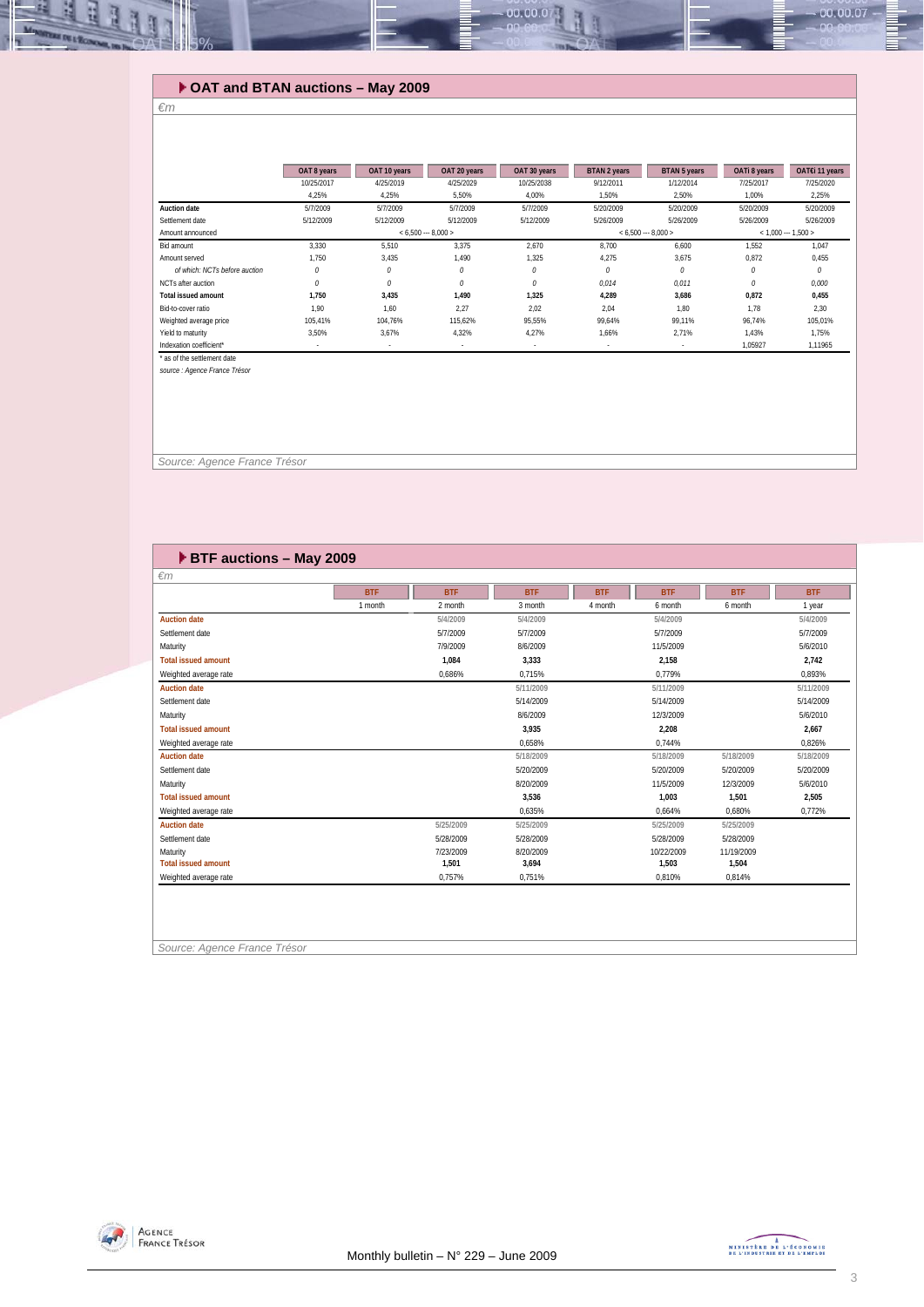







*(1) difference between the yield of the OAT 4% April 2013 and the yield of the OATi 2.5% July 2013 (2) difference between the yield of the OAT 5% April 2012 and the yield of the OAT€i 3% July 2012 (3) difference between the yield of the OAT 5.5% April 2029 and the yield of the OATi 3.4% July 2029 (4) difference between the yield of the OAT 5.75% October 2032 and the yield of the OAT€i 3.15% July 2032* 

| ▶ Negotiable government debt and swaps  |          |          |         |          |         |         |          |              |            |  |  |
|-----------------------------------------|----------|----------|---------|----------|---------|---------|----------|--------------|------------|--|--|
| $\varepsilon$ bn                        |          |          |         |          |         |         |          |              |            |  |  |
|                                         | end      | end      | end     | end      | end     | end     | end      | end of April | end of May |  |  |
|                                         | 2002     | 2003     | 2004    | 2005     | 2006    | 2007    | 2008     | 2009         | 2009       |  |  |
| Negotiable government debt              |          |          |         |          |         |         |          |              |            |  |  |
| outstanding                             | 717      | 788      | 833     | 877      | 877     | 921     | 1,017    | 1,075        | 1,092      |  |  |
| OAT                                     | 478      | 512      | 552     | 593      | 610     | 641     | 681      | 687          | 697        |  |  |
| <b>BTAN</b>                             | 151      | 167      | 184     | 189      | 200     | 202     | 198      | 211          | 218        |  |  |
| <b>BTF</b>                              | 88       | 109      | 97      | 95       | 66      | 78      | 138      | 177          | 177        |  |  |
| <b>Swaps outstanding</b>                | 61       | 61       | 61      | 52       | 44      | 42      | 28       | 26           | 26         |  |  |
| Average maturity of the negotiable debt |          |          |         |          |         |         |          |              |            |  |  |
| before swaps                            | 5 years  | 5 years  | 6 years | 6 years  | 7 years | 7 years | 6 years  | 6 years      | 6 years    |  |  |
|                                         | 343 days | 297 days | 79 days | 267 days | 45 days | 51 days | 292 days | 261 days     | 251 days   |  |  |
| after swaps                             | 5 years  | 5 years  | 6 years | 6 years  | 7 years | 7 years | 6 years  | 6 years      | 6 years    |  |  |
|                                         | 266 days | 235 days | 33 days | 228 days | 16 days | 29 days | 276 days | 246 days     | 237 days   |  |  |
|                                         |          |          |         |          |         |         |          |              |            |  |  |
|                                         |          |          |         |          |         |         |          |              |            |  |  |
|                                         |          |          |         |          |         |         |          |              |            |  |  |
| Source: Agence France Trésor            |          |          |         |          |         |         |          |              |            |  |  |



MINISTRE DE L'ÉCONOMIE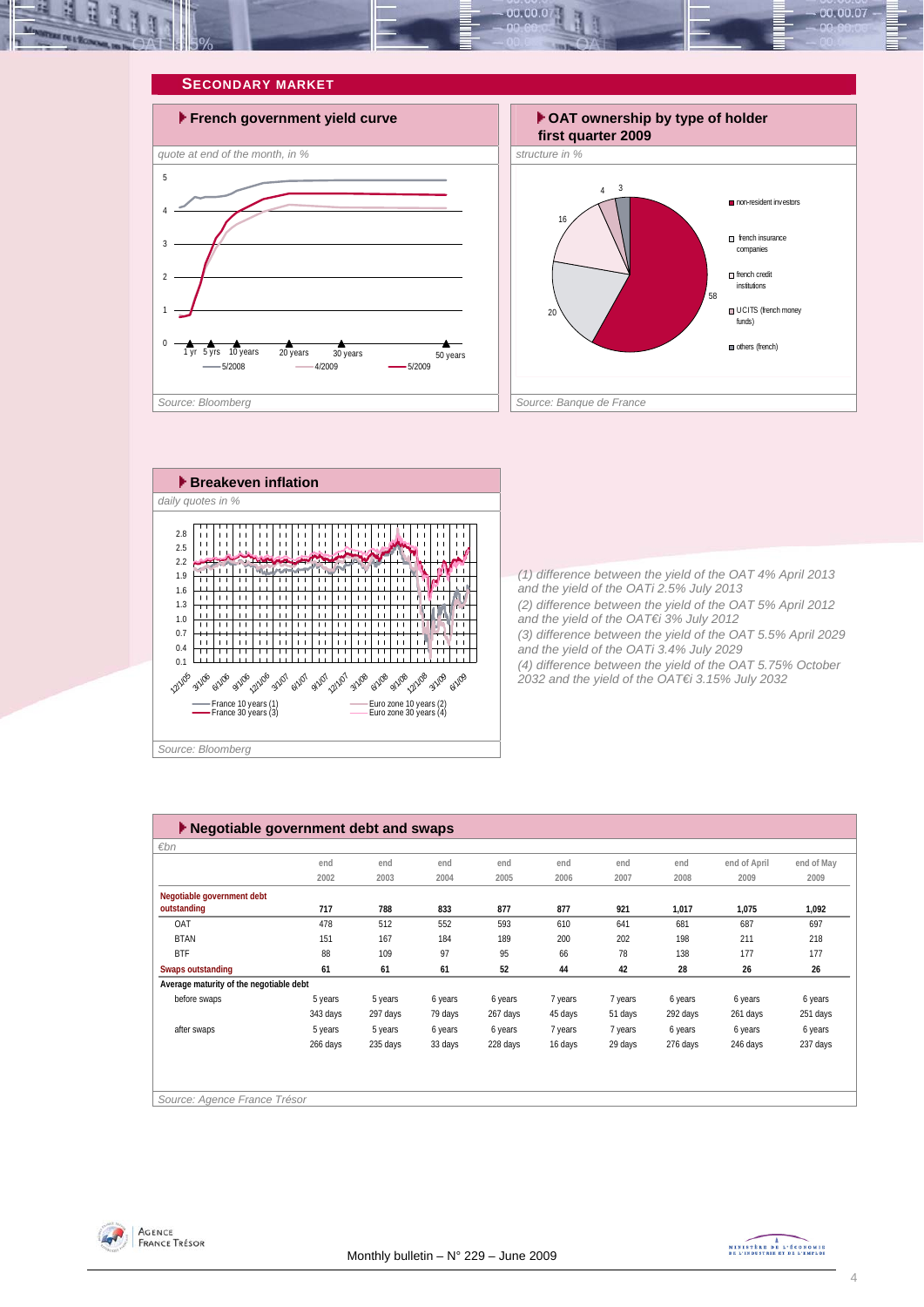

 $00.00.0$ 







MINISTRE DE L'ÉCONOMIE

00.00.07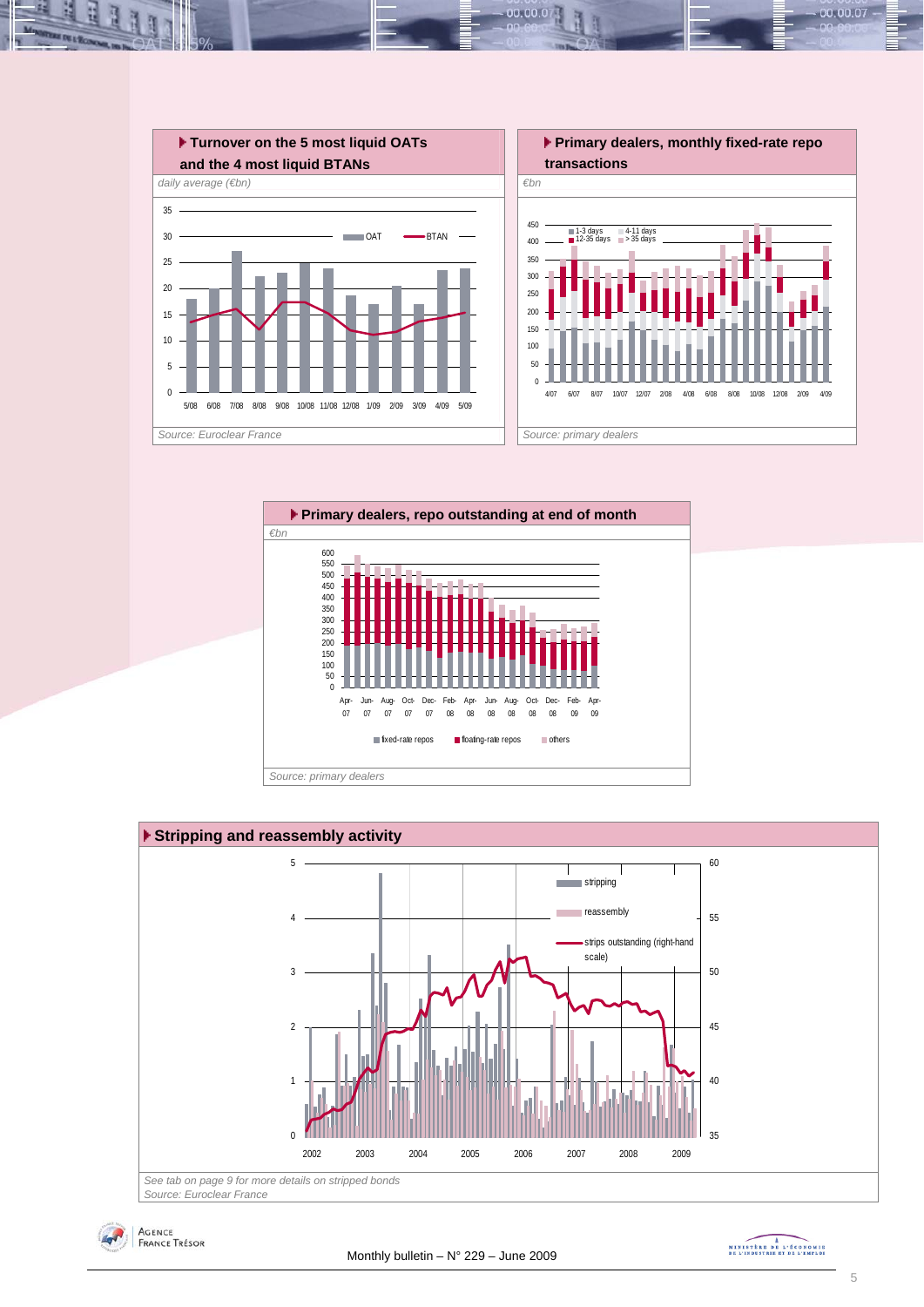## **TRIBUNE**

## **Germany: Doing it differently**

**By Guillaume Menuet, Merril Lynch** 

It took Berlin too long in 2008 to come to terms with the crisis unleashed by the post-Lehman collapse in financial markets. The economy had already been buffeted by the spike in oil prices that eroded household disposable incomes. In a context of record uncertainties in financial markets, global demand for investment goods collapsed due to scarce financing and, German firms which often specialise in this segment were hit very hard. The drop was 6.9% on the other side of the Rhine for the first quarter 2009. This amounts to 4.5 years of growth based on Germany's average performance in the 15 years to 2007.

Despite suffering its worst recession in living memory,



*Note: % increase in outstanding loans between December 2002 and April 2009; number is sum of the three components.* 

Germany has reacted to the crisis differently from its Anglo-Saxon peers. Beyond some infrastructure outlays, the short-term fiscal effort is having the desired effect on the all-important motor industry: the €2,500 new car incentive scheme is boosting sales. Germany has also found a way to ease labour market pain. Many workers who have little to do can keep their jobs by working part-time or not at all for up to 24 months, with the government picking up the bill for their reduced wages. The scheme costs obviously money, but not more than unemployment would. Partly as a result of such measures, private consumption rose 0.5% in Q1 2009, contrary to what occurred in more leveraged economies.

Germany is also laying the groundwork for a return to a sustainable fiscal stance. By mid-June, we expect the upper house of parliament to follow the lower house in passing a balanced-budget amendment to the constitution. This would restrict deficits to less than 0.35% of GDP after 2015 and prevent the 16 federal states from being in the red from 2020, subject to a few escape clauses.

With monetary policy now kick-starting a recovery, there is little chance of more German fiscal stimulus, even if the rebound lags that of the US and UK, as the country remains overly reliant on the global investment cycle. Because the 2009 budget deficit will probably be half of the double-digit levels seen in the Anglo-Saxon sphere, Germany has less need to hike taxes or cut public spending in coming years. Moreover, the non-financial private sector does not need to de-leverage since outstanding loans have risen by only 4% since December 2002.

We expect Germany and the euro area to expand again this summer. But we are not there yet. While forwardlooking indicators are recovering, backward-looking data are not. The April drop in industrial output is a reminder that another fall in growth beckons in Q2. Yet the steady rise in surveys and some stabilisation in manufacturing orders, together with a transitory boost to real incomes from negative inflation, should be enough for a small gain in Q3.

*NB: this Agence France Trésor forum offers economists an opportunity to express their personal opinion. Thus, the above article strictly reflects the author's view, and should not be construed as expressing the viewpoints of Agence France Trésor or the Ministry of the Economy, Industry and Employment.* 

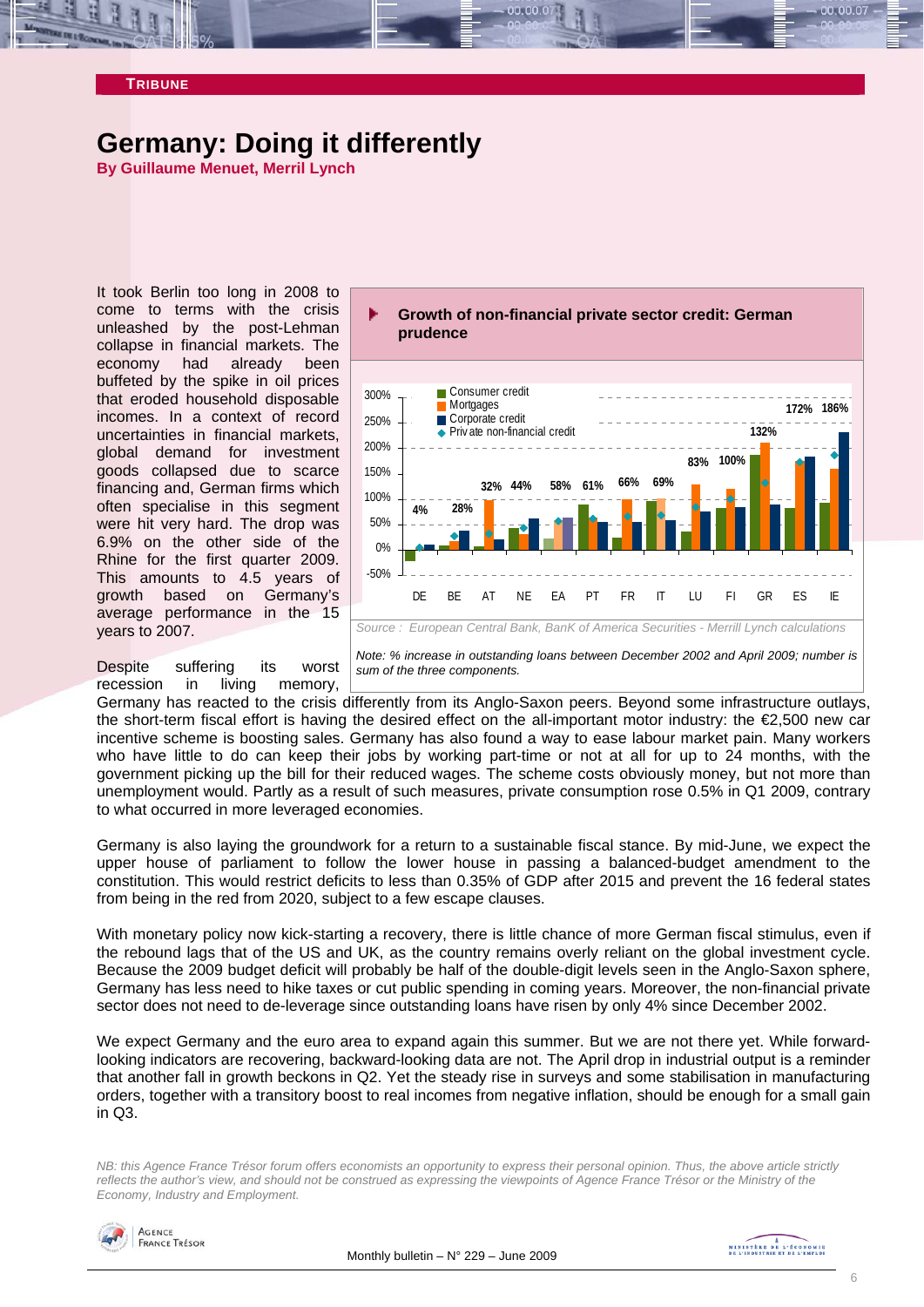

## **THE FRENCH ECONOMY**

| $\blacktriangleright$ Macro-economic forecast |        |        |  |  |  |  |  |  |  |
|-----------------------------------------------|--------|--------|--|--|--|--|--|--|--|
| Real growth rate as a %                       |        |        |  |  |  |  |  |  |  |
| 2008                                          | 2009   | 2010   |  |  |  |  |  |  |  |
| 0.4                                           | $-3.0$ | 0.5    |  |  |  |  |  |  |  |
| 1,1                                           | 0.3    | 0,7    |  |  |  |  |  |  |  |
| 2.6                                           | $-9.4$ | $-1.2$ |  |  |  |  |  |  |  |
| $-0.2$                                        | $-9.8$ | $-0.9$ |  |  |  |  |  |  |  |
| 0,8                                           | $-7.5$ | 0,6    |  |  |  |  |  |  |  |
| 2.8                                           | 0.4    | 1.2    |  |  |  |  |  |  |  |
|                                               |        |        |  |  |  |  |  |  |  |
|                                               |        |        |  |  |  |  |  |  |  |

## **Execent economic indicators**

| Industrial output*, year-on-year       | $-18.8%$      | 4/2009     |
|----------------------------------------|---------------|------------|
| Household consumption*, year-on-year   | 0.6%          | 4/2009     |
| Unemployment rate (ILO)                | 8.7%          | 3/2009     |
| Consumer prices, year-on-year          |               |            |
| all items                              | $-0.3%$       | 5/2009     |
| all items excluding tobacco            | $-0.3%$       | 5/2009     |
| Trade balance, fob-fob, sa             | $-3.8$ EUR bn | 4/2009     |
| п                                      | $-4.3$ FUR bn | 3/2009     |
| Current account balance, sa            | $-3.1$ FUR bn | 4/2009     |
| п                                      | $-3.2$ FUR bn | 3/2009     |
| 10-year constant maturity rate (TEC10) | 3.98%         | 05/29/2009 |
| 3-month interest rate (Euribor)        | 1.269%        | 05/29/2009 |
| FUR/USD                                | 1.4098        | 05/29/2009 |
| FUR / JPY                              | 135.22        | 05/29/2009 |
| *manufacturad anode —                  |               |            |

*Source: Insee; Ministry of the Economy, Industry and Employment; Banque de France* 

Source: Ministry of the Economy, Industry and Employment





| $\varepsilon$ bn   |          |          |          |                    |          |
|--------------------|----------|----------|----------|--------------------|----------|
|                    |          |          |          | end of April level |          |
|                    | 2007     | 2008     | 2007     | 2008               | 2009     |
| General budget     |          |          |          |                    |          |
| balance            | $-38,19$ | $-56.99$ | $-28,70$ | $-30,53$           | $-56,80$ |
| revenue            | 299,22   | 291,12   | 91,89    | 92.53              | 70,24    |
| expenditure        | 337,41   | 348,11   | 120,59   | 123,06             | 127,04   |
| Balance of special |          |          |          |                    |          |
| Treasury accounts  | $-0,21$  | 0,40     | $-14,71$ | $-14,47$           | $-15,12$ |
| General budget     |          |          |          |                    |          |
| outturn            | $-38.40$ | $-56.59$ | $-43.41$ | $-45.01$           | $-71.92$ |
|                    |          |          |          |                    |          |



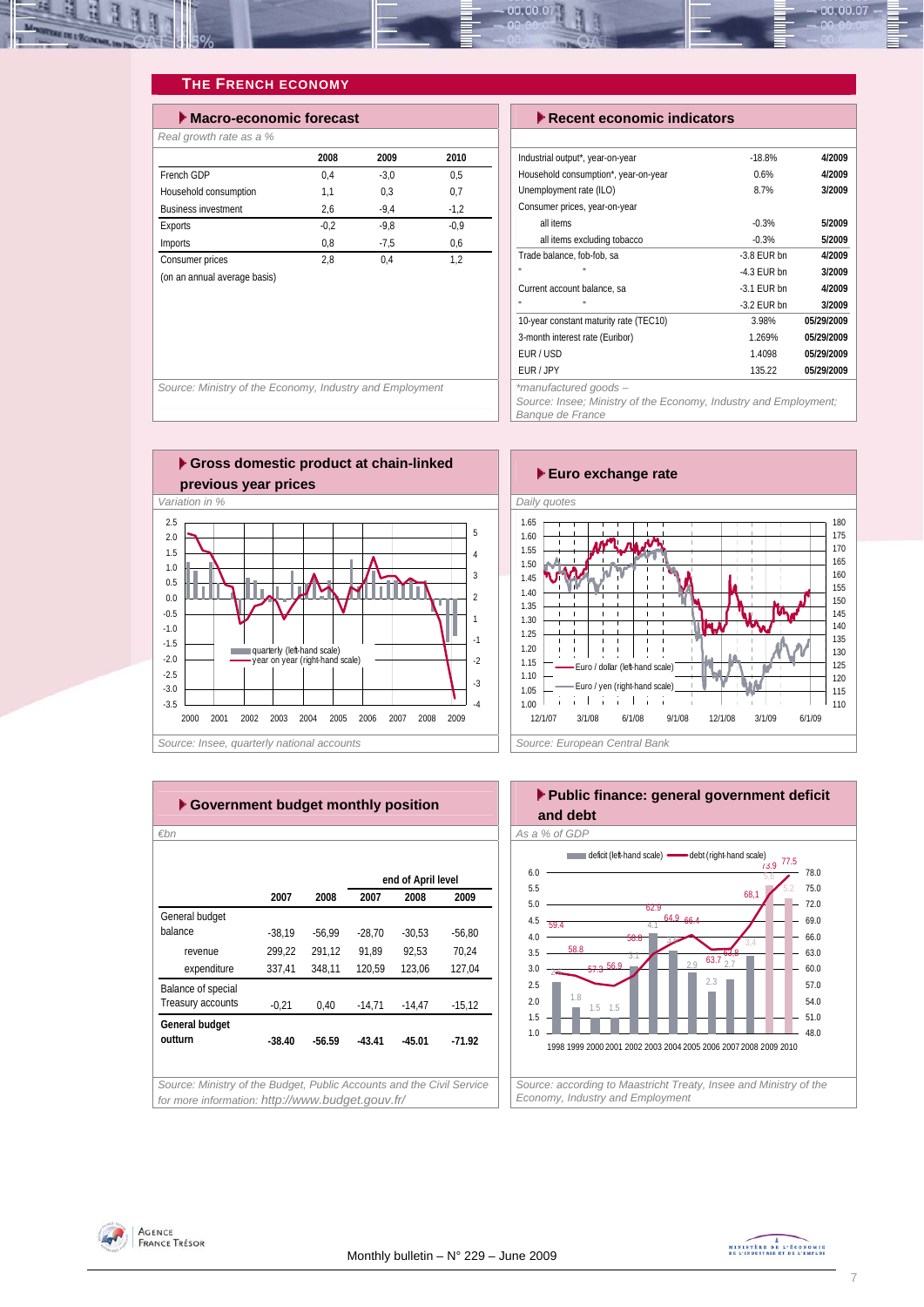|    | $\blacktriangleright$ Timetable for the release of French economic indicators                                  |    |                                                     |  |  |  |  |  |
|----|----------------------------------------------------------------------------------------------------------------|----|-----------------------------------------------------|--|--|--|--|--|
|    | <b>June 2009</b>                                                                                               |    | <b>July 2009</b>                                    |  |  |  |  |  |
| 5  | Gross foreign exchange reserves in May                                                                         |    | Gross foreign exchange reserves in June             |  |  |  |  |  |
| 9  | Foreign trade in April                                                                                         |    | Foreign trade in May                                |  |  |  |  |  |
| 10 | Industrial output in April                                                                                     | 10 | Central government budget: statement at end of May  |  |  |  |  |  |
| 11 | Payroll employment: final results Q1-2009                                                                      | 10 | Industrial output in May                            |  |  |  |  |  |
| 12 | Central government budget: statement at end of April                                                           | 10 | Balance of payments in May                          |  |  |  |  |  |
| 12 | Consumer prices: index for May                                                                                 | 16 | Consumer prices: index for June                     |  |  |  |  |  |
| 12 | Balance of payments in April                                                                                   | 22 | Household consumption of manufactured goods in June |  |  |  |  |  |
| 19 | Wages: final statistics Q1-2009                                                                                | 23 | Industrial trends: monthly survey for July          |  |  |  |  |  |
| 23 | Household consumption of manufactured goods in May                                                             | 24 | Household confidence survey: July survey            |  |  |  |  |  |
| 23 | Industrial trends: monthly survey for June                                                                     | 27 | Job seekers in June                                 |  |  |  |  |  |
| 25 | Job seekers in May                                                                                             | 28 | Industrial trends: quarterly survey for July        |  |  |  |  |  |
| 26 | Quarterly national accounts: final results Q1-2009                                                             | 29 | Industrial producer prices: June index              |  |  |  |  |  |
| 26 | Household confidence survey: June survey                                                                       | 31 | Net foreign exchange reserves in June               |  |  |  |  |  |
| 30 | Industrial producer prices: May index                                                                          |    |                                                     |  |  |  |  |  |
| 30 | General government debt Q1-2009                                                                                |    |                                                     |  |  |  |  |  |
| 30 | New building starts in May                                                                                     |    |                                                     |  |  |  |  |  |
|    | Harmonized index of consumer prices - Eurozone (Eurostat)<br>Index for May: June 16<br>Index for June: July 15 |    |                                                     |  |  |  |  |  |

00.00.07



**INTERNATIONAL COMPARISONS** 

## 105.8 69.3  $\begin{array}{cccc} 68.1 & 65.9 & 69.3 & 73.2 \\ 52.0 & 65.9 & 73.2 \end{array}$ 173.0  $0.0$  $25.0 -$ 50.0  $75.0 100.0 125.0 150.0 175.0 200.0 -$ U.K. France Germany Italy euro zone USA Japan



N



 $-00.00.07 -$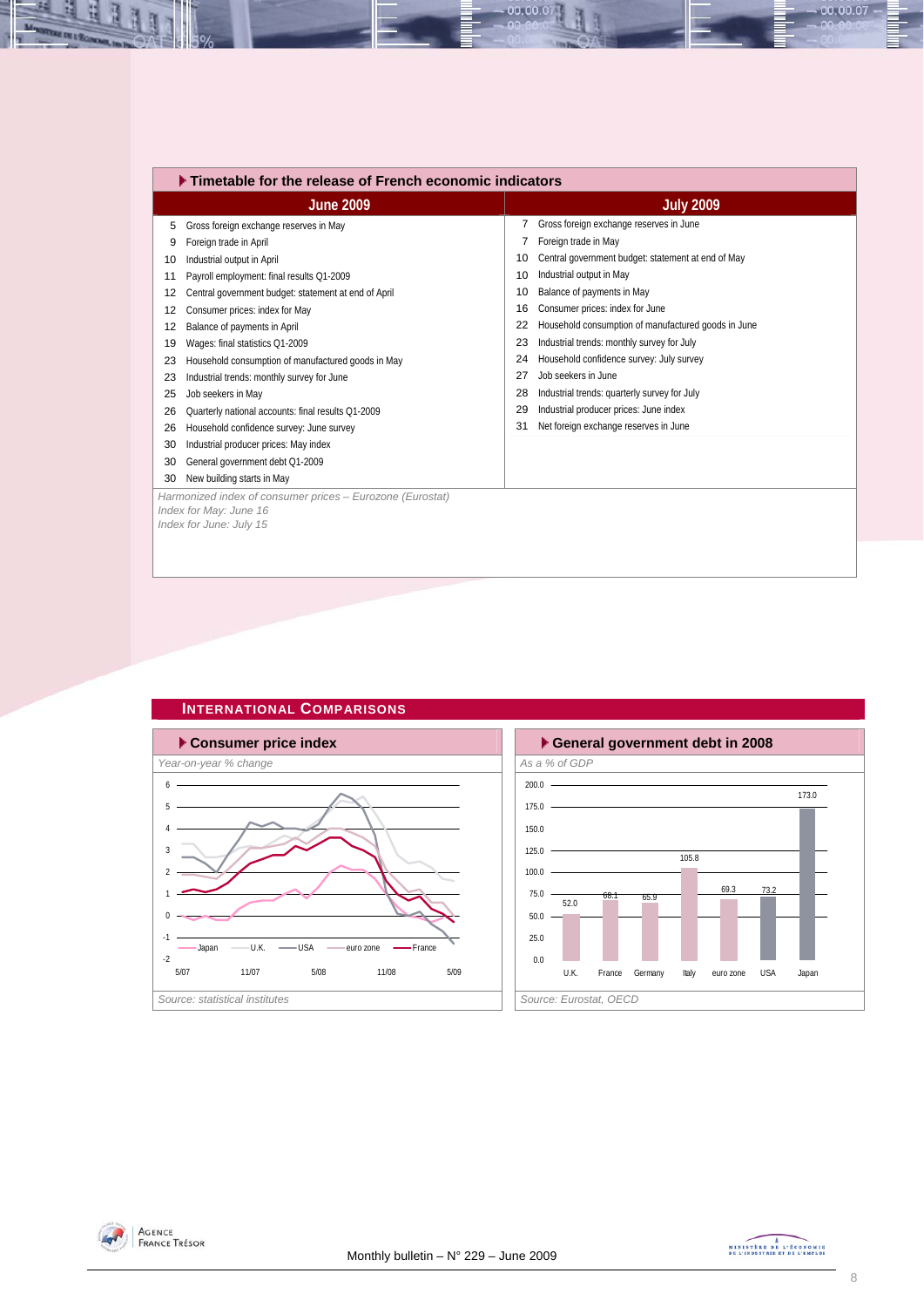### **FRENCH GOVERNMENT NEGOTIABLE DEBT OUTSTANDING -** *DETTE NEGOCIABLE DE L'ETAT*

 $-00,00,00$ 

## **OAT au 31 mai 2009** */ fungible Treasury bonds at May 31, 2009*

| . | . .<br>.<br>. .<br>٠ |
|---|----------------------|
|   |                      |

| <i>En euros</i><br><b>CODE ISIN</b><br><b>Euroclear France</b> | Libellé de l'emprunt /<br>Bond                                                                                                                            | Encours / Outstanding                | Coefficient d'indexation / Valeur nominale/ démembré<br>indexation coefficient | face value       | /stripped               | <b>CODE ISIN</b><br><b>Euroclear France</b> | Libellé de l'emprunt /<br>Bond              | Encours / Outstanding                            | Coefficient d'indexation<br>Valeur nominale/ face value<br>/ indexation coefficient | démembré<br>/ stripped |
|----------------------------------------------------------------|-----------------------------------------------------------------------------------------------------------------------------------------------------------|--------------------------------------|--------------------------------------------------------------------------------|------------------|-------------------------|---------------------------------------------|---------------------------------------------|--------------------------------------------------|-------------------------------------------------------------------------------------|------------------------|
|                                                                | Échéance 2009                                                                                                                                             | 35 407 287 154                       |                                                                                |                  |                         |                                             | Échéance 2018                               | 38 963 000 000                                   |                                                                                     |                        |
| FR00005714241                                                  | OATi 3% 25 juillet 2009                                                                                                                                   | 16 183 150 116 (1)                   | 1,17598                                                                        | (13761416109)    | $\mathbf{0}$            | FR0010604983                                | OAT 4% 25 avril 2018                        | 21 294 000 000                                   |                                                                                     | 133 250 000            |
| FR0000186199                                                   | OAT 4% 25 octobre 2009                                                                                                                                    | 19 224 137 038                       |                                                                                |                  | 462 533 000             | FR0010670737                                | OAT 4,25% 25 octobre 2018                   | 17 669 000 000                                   |                                                                                     | 6 200 000              |
|                                                                | Échéance 2010                                                                                                                                             | 31 642 742 970                       |                                                                                |                  |                         |                                             | Échéance 2019                               | 36 863 468 664                                   |                                                                                     |                        |
| FR0000186603                                                   | OAT 5,5% 25 avril 2010                                                                                                                                    | 15 791 719 352                       |                                                                                |                  | 556 920 000             | FR0000189151                                | OAT 4,25% 25 avril 2019                     | 28 002 000 000                                   |                                                                                     | 201 790 000            |
| FR0000187023                                                   | OAT 5,5% 25 octobre 2010                                                                                                                                  | 15 851 023 618                       |                                                                                |                  | 899 783 000             | FR0000570921                                | OAT 8.5% 25 octobre 2019                    | 8 844 392 893                                    |                                                                                     | 3 970 786 000          |
|                                                                | Échéance 2011                                                                                                                                             | 52 047 743 762                       |                                                                                |                  |                         | FR0000570954 C                              | ETAT 9,82% 31 décembre 2019                 | 17 075 771 (2)                                   | (6692154)                                                                           |                        |
| FR0000570731                                                   | OAT 6,5% 25 avril 2011                                                                                                                                    | 19 572 445 710                       |                                                                                |                  | 913 430 000             |                                             | Échéance 2020                               | 18 169 511 940                                   |                                                                                     |                        |
| FR00100943751<br>FR0000187874                                  | OATi 1,6% 25 juillet 2011<br>OAT 5% 25 octobre 2011                                                                                                       | 16 820 411 720 (1)                   | 1,09844                                                                        | (15313000000)    | $\mathbf{0}$            | FR00100505591                               | OATEi 2,25% 25 juillet 2020                 | 18 169 511 940 (1)                               | 1,12033<br>(16218000000)                                                            | $\sqrt{ }$             |
|                                                                |                                                                                                                                                           | 15 654 886 332                       |                                                                                |                  | 327 091 000             |                                             | Échéance 2021                               | 19 857 000 000                                   |                                                                                     |                        |
| FR0000188328                                                   | Échéance 2012<br>OAT 5% 25 avril 2012                                                                                                                     | 58 988 634 643<br>17 169 110 580     |                                                                                |                  | 545 950 000             | FR0010192997                                | OAT 3.75% 25 avril 2021                     | 19 857 000 000                                   |                                                                                     | 374 740 000            |
| FR00001880131                                                  | OATEI 3% 25 juillet 2012                                                                                                                                  | 16 779 703 800 (1)                   | 1,15770                                                                        | (1449400000)     | $\mathbf 0$             | FR0000571044                                | Échéance 2022<br>OAT 8,25% 25 avril 2022    | 1 243 939 990<br>1 243 939 990                   |                                                                                     | 809 250 000            |
| FR0000188690                                                   | OAT 4,75% 25 octobre 2012                                                                                                                                 | 19 554 122 924                       |                                                                                |                  | 403 096 000             |                                             | Échéance 2023                               | 29 916 188 223                                   |                                                                                     |                        |
| FR0000570780                                                   | OAT 8,5% 26 décembre 2012                                                                                                                                 | 5 485 697 339                        |                                                                                |                  |                         | FR0000571085                                | OAT 8,5% 25 avril 2023                      | 10 606 195 903                                   |                                                                                     | 6 861 935 000          |
|                                                                | Échéance 2013                                                                                                                                             | 56 343 727 111                       |                                                                                |                  |                         | FR0010585901 I                              | OATi 2,1% 25 juillet 2023                   | 5 061 992 320 (1)                                | 1,02719<br>(4928000000)                                                             |                        |
| FR0000188989                                                   | OAT 4% 25 avril 2013                                                                                                                                      | 19 827 183 879                       |                                                                                |                  | 143 150 000             | FR0010466938                                | OAT 4.25% 25 octobre 2023                   | 14 248 000 000                                   |                                                                                     | 297 902 000            |
| FR00001889551                                                  | OATi 2,5% 25 juillet 2013                                                                                                                                 | 17 541 785 553 (1)                   | 1.11604                                                                        | (15717882471)    | $\Omega$                |                                             | Échéance 2025                               | 10 610 928 118                                   |                                                                                     |                        |
| FR0010011130                                                   | OAT 4% 25 octobre 2013                                                                                                                                    | 18 974 757 679                       |                                                                                |                  | 247 920 000             | FR0000571150                                | OAT 6% 25 octobre 2025                      | 10 610 928 118                                   |                                                                                     | 2 950 677 000          |
|                                                                | Échéance 2014                                                                                                                                             | 37 908 724 224                       |                                                                                |                  |                         |                                             | Échéance 2028                               | 16 173 709                                       |                                                                                     |                        |
| FR0010061242                                                   | OAT 4% 25 avril 2014                                                                                                                                      | 19 254 752 234                       |                                                                                |                  | 125 375 000             | FR0000571226 C                              | OAT zéro coupon 28 mars 2028                | 16 173 709 (3)                                   | (46232603)                                                                          |                        |
| FR0010112052                                                   | OAT 4% 25 octobre 2014                                                                                                                                    | 18 653 971 990                       |                                                                                |                  | 126 050 000             |                                             | Échéance 2029                               | 25 493 680 082                                   |                                                                                     |                        |
|                                                                | Échéance 2015                                                                                                                                             | 55 578 552 093                       |                                                                                |                  |                         | FR0000571218                                | OAT 5.5% 25 avril 2029                      | 16 990 880 458                                   |                                                                                     | 2 552 516 000          |
| FR0010163543<br>FR00101355251                                  | OAT 3.5% 25 avril 2015<br>OATEI 1,6% 25 juillet 2015                                                                                                      | 19 388 313 893<br>13 415 238 200 (1) | 1,09781                                                                        | (12 220 000 000) | 146 650 000<br>$\Omega$ | FR00001864131                               | OATi 3,4% 25 juillet 2029                   | 8 502 799 624                                    | 1,17100<br>(7 261 144 000)                                                          | - 0                    |
| FR0010216481                                                   | OAT 3% 25 octobre 2015                                                                                                                                    | 22 775 000 000                       |                                                                                |                  | 270 394 000             |                                             | Échéance 2032                               | 28 624 267 480                                   |                                                                                     |                        |
|                                                                | Échéance 2016                                                                                                                                             | 42 483 000 000                       |                                                                                |                  |                         | FR0000188799 I                              | OATEi 3,15% 25 juillet 2032                 | 10 214 944 880 (1)                               | 1,13512<br>(8999000000)                                                             | $\sqrt{ }$             |
| FR0010288357                                                   | OAT 3,25% 25 avril 2016                                                                                                                                   | 20 461 000 000                       |                                                                                |                  | 32 550 000              | FR0000187635                                | OAT 5,75% 25 octobre 2032                   | 18 409 322 600                                   |                                                                                     | 6 883 599 000          |
| FR0000187361                                                   | OAT 5% 25 octobre 2016                                                                                                                                    | 22 022 000 000                       |                                                                                |                  | 1 179 730 000           |                                             | Échéance 2035                               | 15 614 000 000                                   |                                                                                     |                        |
|                                                                | Échéance 2017                                                                                                                                             | 57 247 867 740                       |                                                                                |                  |                         | FR0010070060                                | OAT 4,75% 25 avril 2035                     | 15 614 000 000                                   |                                                                                     | 3 180 186 000          |
| FR0010415331                                                   | OAT 3,75% 25 avril 2017                                                                                                                                   | 19 990 000 000                       |                                                                                |                  | 249 500 000             |                                             | Échéance 2038                               | 23 889 000 000                                   |                                                                                     |                        |
| FR00102351761                                                  | OATi 1% 25 juillet 2017                                                                                                                                   | 18 845 867 740 (1)                   | 1.05959                                                                        | (17786000000)    | $\theta$                | FR0010371401                                | OAT 4% 25 octobre 2038                      | 23 889 000 000                                   |                                                                                     | 2 512 800 000          |
| FR0010517417                                                   | OAT 4,25% 25 octobre 2017                                                                                                                                 | 18 412 000 000                       |                                                                                |                  | 221 700 000             | FR00104473671                               | Échéance 2040                               | 5 331 003 600<br>5 331 003 600 (1)               | 1,05148<br>(5070000000)                                                             |                        |
|                                                                |                                                                                                                                                           |                                      |                                                                                |                  |                         |                                             | OATEi 1,8% 25 juillet 2040<br>Échéance 2055 | 14 926 000 000                                   |                                                                                     |                        |
|                                                                |                                                                                                                                                           |                                      |                                                                                |                  |                         | FR0010171975                                | OAT 4% 25 avril 2055                        | 14 926 000 000                                   |                                                                                     | 3 329 737 000          |
|                                                                |                                                                                                                                                           |                                      |                                                                                |                  |                         |                                             |                                             | <b>Total OAT / total fungible Treasury bonds</b> |                                                                                     | 697 166 441 503        |
|                                                                | (1) Encours OAT indexées = valeur nominale x coefficient d'indexation / indexed bonds outstanding = face value x indexation coefficient                   |                                      |                                                                                |                  |                         |                                             |                                             |                                                  |                                                                                     |                        |
|                                                                | (2) y compris intérêts capitalisés au 31/12/2008 / including coupons capitalized at 12/31/2008 ; non offerte à la souscription / not open to subscription |                                      |                                                                                |                  |                         |                                             |                                             | Encours démembré /stripped outstanding           |                                                                                     | 40 917 190 000         |
|                                                                | (3) valeur actualisée au 28/03/2009 / actualized value at 03/28/2009 ; non offerte à la souscription / not open to subscription                           |                                      |                                                                                |                  |                         |                                             | En % des lignes démembrables                |                                                  |                                                                                     |                        |
|                                                                | OATi : OAT indexée sur l'indice français des prix à la consommation (hors tabac) / OAT indexed on the French consumer price index (excluding tobacco)     |                                      |                                                                                |                  |                         |                                             | As a % of strippable bonds                  |                                                  |                                                                                     | 5,92 %                 |
| consumer price (excluding tobacco)                             | OAT€i : OAT indexée sur l'indice des prix à la consommation harmonisé de la zone euro (hors tabac) / OAT indexed on the eurozone harmonized index of      |                                      |                                                                                |                  |                         |                                             |                                             |                                                  |                                                                                     |                        |
|                                                                |                                                                                                                                                           |                                      |                                                                                |                  |                         |                                             | Durée de vie moyenne                        |                                                  |                                                                                     | 9 ans et 279 jours     |
|                                                                |                                                                                                                                                           |                                      |                                                                                |                  |                         |                                             | Average maturity                            |                                                  |                                                                                     | 9 years and 279 days   |





 $00007$